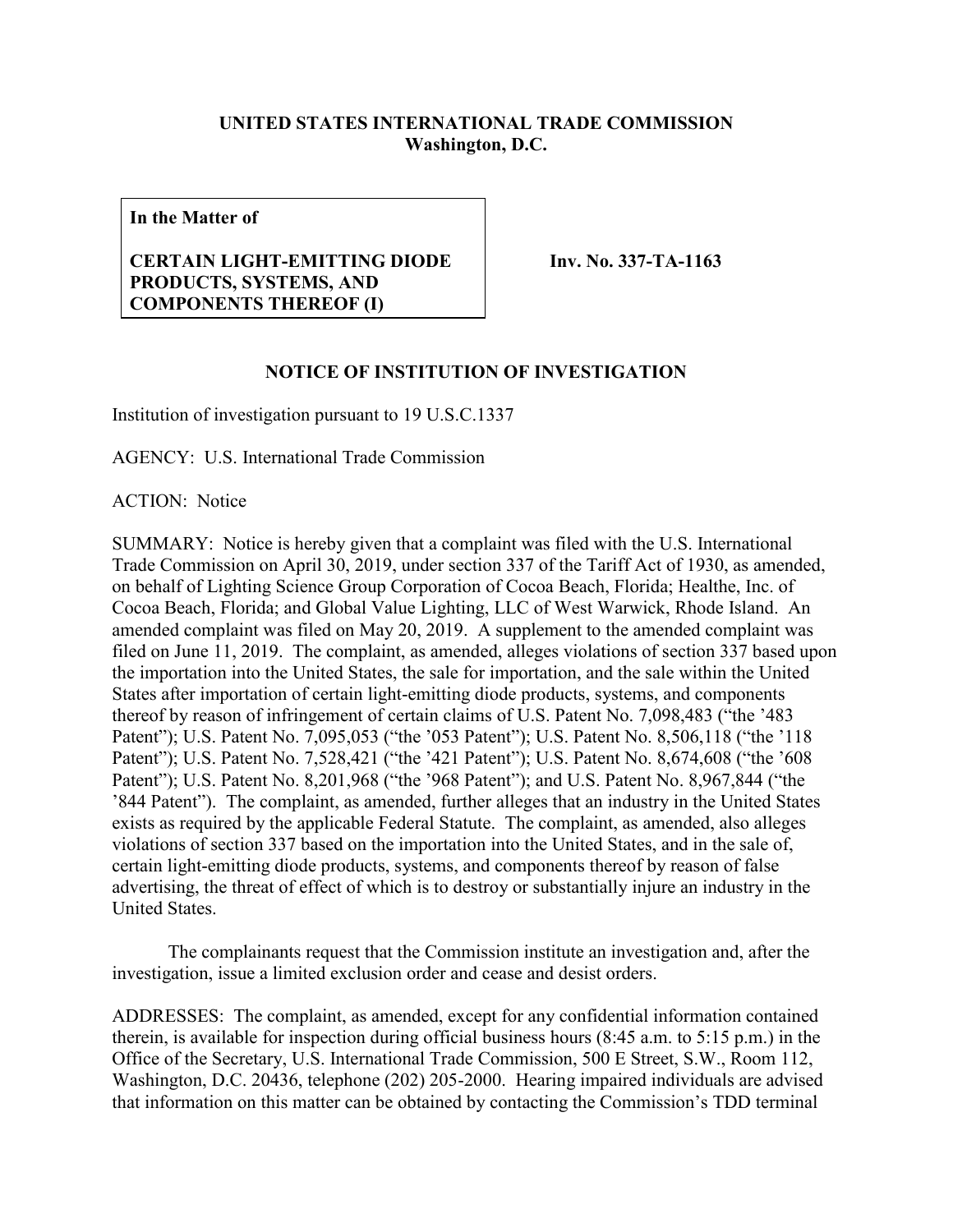on (202) 205-1810. Persons with mobility impairments who will need special assistance in gaining access to the Commission should contact the Office of the Secretary at (202) 205-2000. General information concerning the Commission may also be obtained by accessing its internet server at [https://www.usitc.gov.](https://www.usitc.gov/) The public record for this investigation may be viewed on the Commission's electronic docket (EDIS) at [https://edis.usitc.gov.](https://edis.usitc.gov/)

FOR FURTHER INFORMATION CONTACT: Katherine Hiner, Office of Docket Services, U.S. International Trade Commission, telephone (202) 205-1802.

## SUPPLEMENTARY INFORMATION:

AUTHORITY: The authority for institution of this investigation is contained in section 337 of the Tariff Act of 1930, as amended, 19 U.S.C. 1337, and in section 210.10 of the Commission's Rules of Practice and Procedure, 19 C.F.R. 210.10 (2018).

SCOPE OF INVESTIGATION: Having considered the complaint, as amended, the U.S. International Trade Commission, on June 19, 2019, ORDERED THAT –

(1) Pursuant to section 210.10(a)(6) of the Commission's Rules of Practice and Procedure, 19 C.F.R. 210.10(a)(6), two separate investigations be instituted based on the amended complaint to further efficient adjudication, one of which is instituted by this notice of investigation, and that this decision shall not preclude the presiding Administrative Law Judge from further severing the investigation pursuant to section 210.14(h) of the Commission's Rules of Practice and Procedure, 19 C.F.R. 210.14(h), if appropriate;

(2) Pursuant to subsection (b) of section 337 of the Tariff Act of 1930, as amended, an investigation be instituted to determine whether there is a violation of subsection (a)(1)(B) of section 337 in the importation into the United States, the sale for importation, or the sale within the United States after importation of certain products identified in paragraph (3) by reason of infringement of one or more of claims 11 and 14-16 of the '483 patent; claims 1-7, 11-22, and 26-30 of the '053 patent; claims 1, 2, 6, 7, and 10 of the '421 patent; claims 1, 2, 5, 10, 12, 14, 15, 17, and 18 of the '118 patent; and claims 1, 2, 6, 12, 13, 16, 19-22, 24, 28, and 37 of the '608 patent; and whether an industry in the United States exists as required by subsection (a)(2) of section 337;

(3) Pursuant to section 210.10(b)(1) of the Commission's Rules of Practice and Procedure, 19 C.F.R. 210.10(b)(1), the plain language description of the accused products or category of accused products, which defines the scope of the investigation, is "(1) LED packages and assemblies; (2) LED luminaires; and (3) connected 'smart' LED lighting systems and components thereof";

(4) For the purpose of the investigation so instituted, the following are hereby named as parties upon which this notice of investigation shall be served: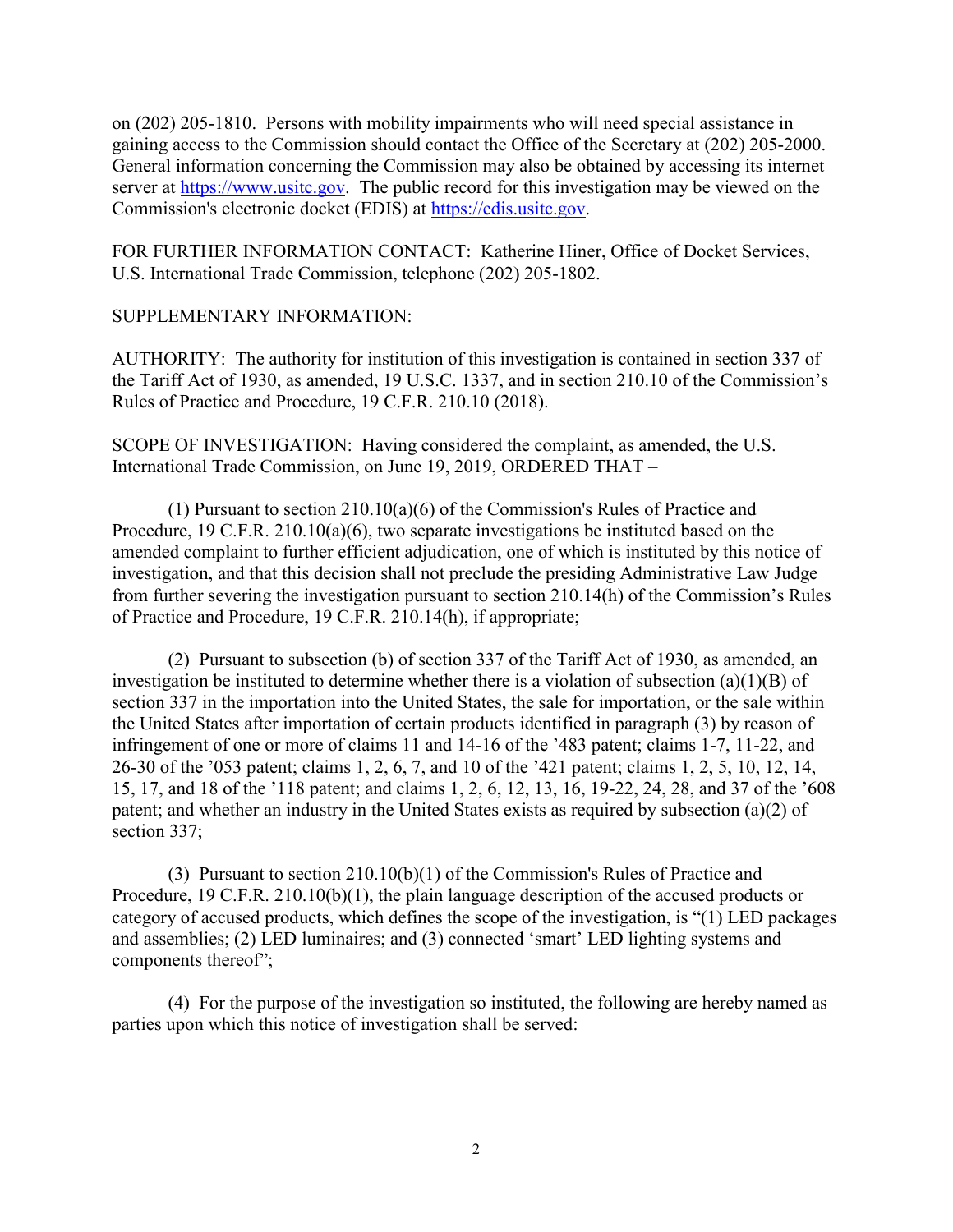(a) The complainants are:

Lighting Science Group Corporation 801 N. Atlantic Avenue Cocoa Beach, FL 32931

Healthe, Inc. 801 N. Atlantic Avenue Cocoa Beach, FL 32931

Global Value Lighting, LLC 1350 Division Road Suite 204 West Warwick, RI 02893

(b) The respondents are the following entities alleged to be in violation of section 337, and are the parties upon which the amended complaint is to be served:

> Nichia Corporation 491 Oka, Kaminaka-Cho, Anan-Shi Tokushima 774-8601, Japan

Nichia America Corporation 48561 Alpha Drive, Suite 100 Wixom, Michigan 48393

Cree, Inc. 4600 Silicon Drive Durham, North Carolina 27703

Cree Hong Kong, Limited 18 Science Park East Avenue Hong Kong Science Park, Shatin, New Territories, Hong Kong

Cree Huizhou Solid State Lighting Co. Ltd. No. 32 Zhong Kai High Tech Development Park 830000 Huizhou, Guangdong 516006 China

OSRAM GmbH Marcel-Breuer-Strasse 6, 80807 Munich, Germany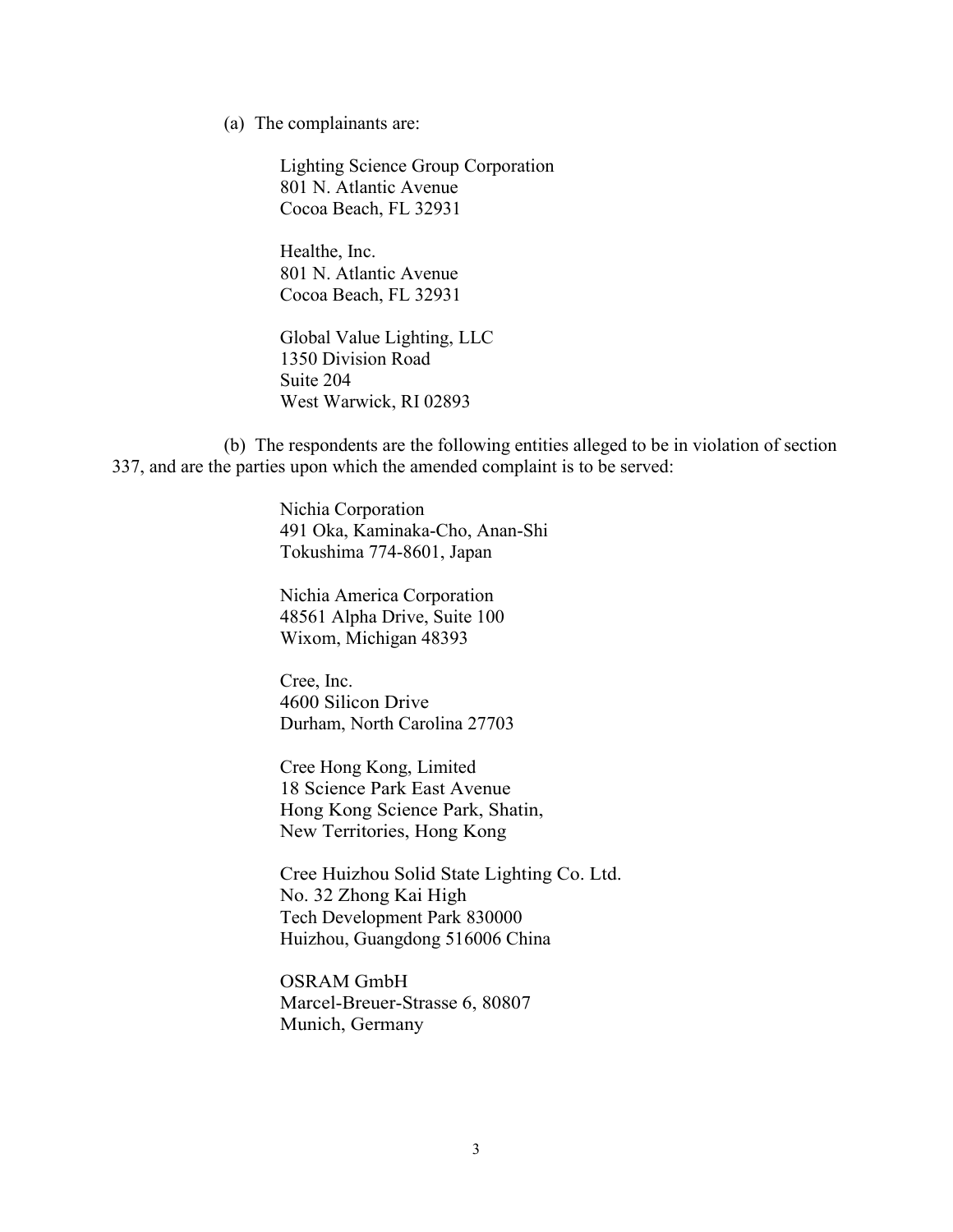OSRAM Licht AG Marcel-Breuer-Strasse 6, 80807 Munich, Germany

OSRAM Opto Semiconductors GmbH Leibnizstr. 4 93055 Regensburg, Germany

OSRAM Opto Semiconductors, Inc. 1150 Kifer Road, Suite 100 Sunnyvale, California 94086

Lumileds Holding B.V. The Base Building B, 5th Floor Evert van de Beeksttraat 1-107 1118 CN Schipol, Netherlands

Lumileds, LLC 370 W. Trimble Road San Jose, CA 95131

Signify N.V. (f/k/a Philips Lighting N.V.) High Tech Campus 45 5656 AE Eindhoven, Netherlands

Signify North America Corporation (f/k/a Philips Lighting North America Corporation) 200 Franklin Square Drive Somerset, New Jersey 08873

MLS Co., Ltd. No. 1 MLS Avenue, Xiaolan Town Zhongshan City, China 528415

LEDVANCE GmbH Parkring 29-33 85748 Garching, Germany

LEDVANCE LLC 200 Ballardvale Street Wilmington, Massachusetts 01887

General Electric Company 41 Farnsworth Street Boston, Massachusetts 02210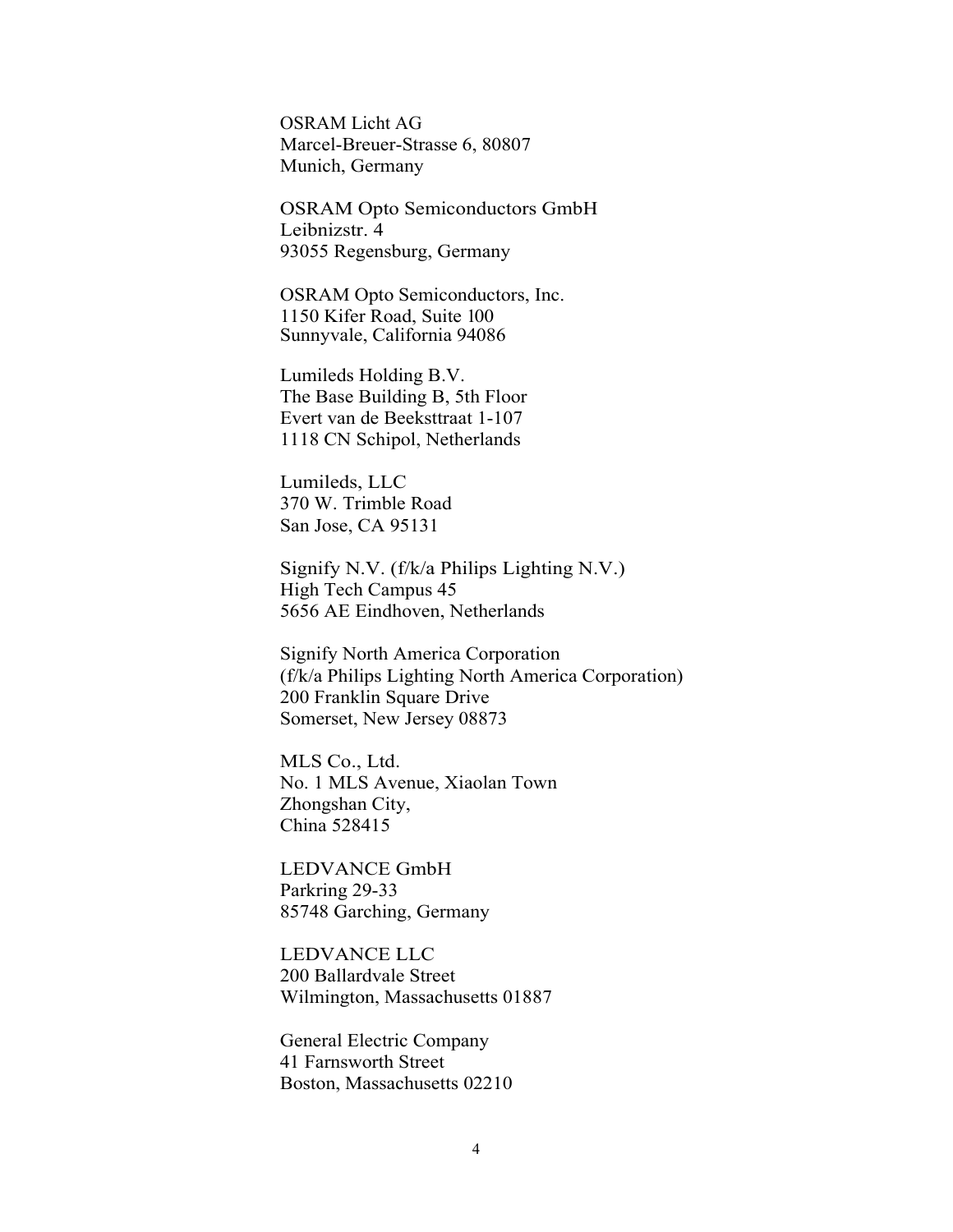Consumer Lighting (U.S.), LLC (d/b/a GE Lighting, LLC) 1975 Noble Road Cleveland, Ohio 44112

Current Lighting Solutions, LLC 1975 Noble Road Building 338, Nela Park Cleveland, Ohio 44112

Acuity Brands, Inc. 1170 Peachtree Street N.E., Suite 2300 Atlanta, Georgia 30309

Acuity Brands Lighting, Inc. One Lithonia Way, Suite 2300 Conyers, Georgia 30012

Leedarson Lighting Co., Ltd. Leedarson Building, No. 1511 2nd Fanghu North Road, Xiamen 361010 China

Leedarson America, Inc. 4600 Highlands Pkwy SE, Suite D-E Smyrna, Georgia 30082

(4) For the investigation so instituted, the Chief Administrative Law Judge, U.S. International Trade Commission, shall designate the presiding Administrative Law Judge.

The Office of Unfair Import Investigations will not participate as a party in this investigation.

Responses to the amended complaint and the notice of investigation must be submitted by the named respondents in accordance with section 210.13 of the Commission's Rules of Practice and Procedure, 19 C.F.R. 210.13. Pursuant to 19 C.F.R. 201.16(e) and 210.13(a), such responses will be considered by the Commission if received not later than 20 days after the date of service by the Commission of the amended complaint and the notice of investigation. Extensions of time for submitting responses to the amended complaint and the notice of investigation will not be granted unless good cause therefor is shown.

Failure of a respondent to file a timely response to each allegation in the amended complaint and in this notice may be deemed to constitute a waiver of the right to appear and contest the allegations of the amended complaint and this notice, and to authorize the administrative law judge and the Commission, without further notice to the respondent, to find the facts to be as alleged in the amended complaint and this notice and to enter an initial